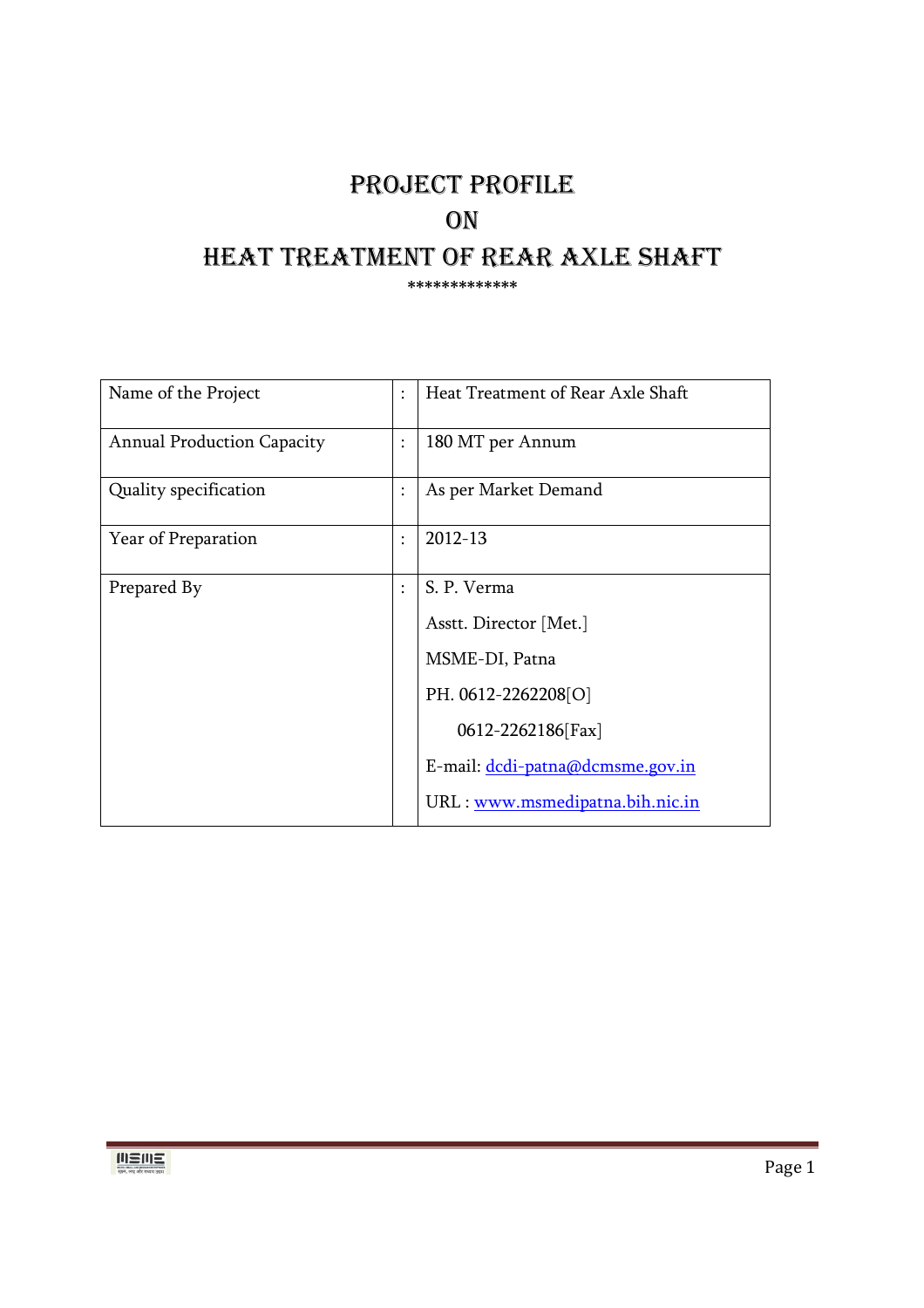### 1. INTRODUCTION :

 Rear Axle shaft is one of the typical component for automobile industries and special heat treatment process are employed for this item. Applying special heat treatment process required mechanical properties are imparted in the component to increase utility & work life of the shaft.

### 2. MARKET :

 There are good number of Automobile Industry as well as auto workshop units in the country which require heat treatment services of their products and components keeping the point in view there is a wide scope of establishing heat treatment unit specially for auto shafts to be used in any kind of subassemblies for auto industries , which requires to be heat treated in order to increase quality and work life of the product.

### 3. BASIC AND PRESUMPTION :

This project has been prepared on the basis of the following presumptions :

- 1. Working hour per day : 8 Hrs. per shift and 300 working days per year.
- 2. Time period for achieving full capacity utilization : 3 Yrs.
- 3. Labour wages : As per local market value or otherwise as per minimum wages act.
- 4. Margin money : 20% of the total investment.
- 5. Land cost & construction of sheds : Leased from IADA or on rent.
- 6. Cost of machines & equipments : Based on indigenous market price.
- 7. Grant from Central Governments : Based on govt. policy.

### 4. IMPLEMENTATION SHEDULE :

| 1. Preparation of detailed project report | - 1 Month             |
|-------------------------------------------|-----------------------|
| 2. Provisional registration               | - ½ Month             |
| 3. Sanction of Term Loan                  | - 1 Month             |
| 4. Acquisition of Land                    | $-$ 1/2 Month         |
| 5. Civil Construction                     | - 1 Month             |
| 6. Procurement of machine and equipment   | $-1\frac{1}{2}$ Month |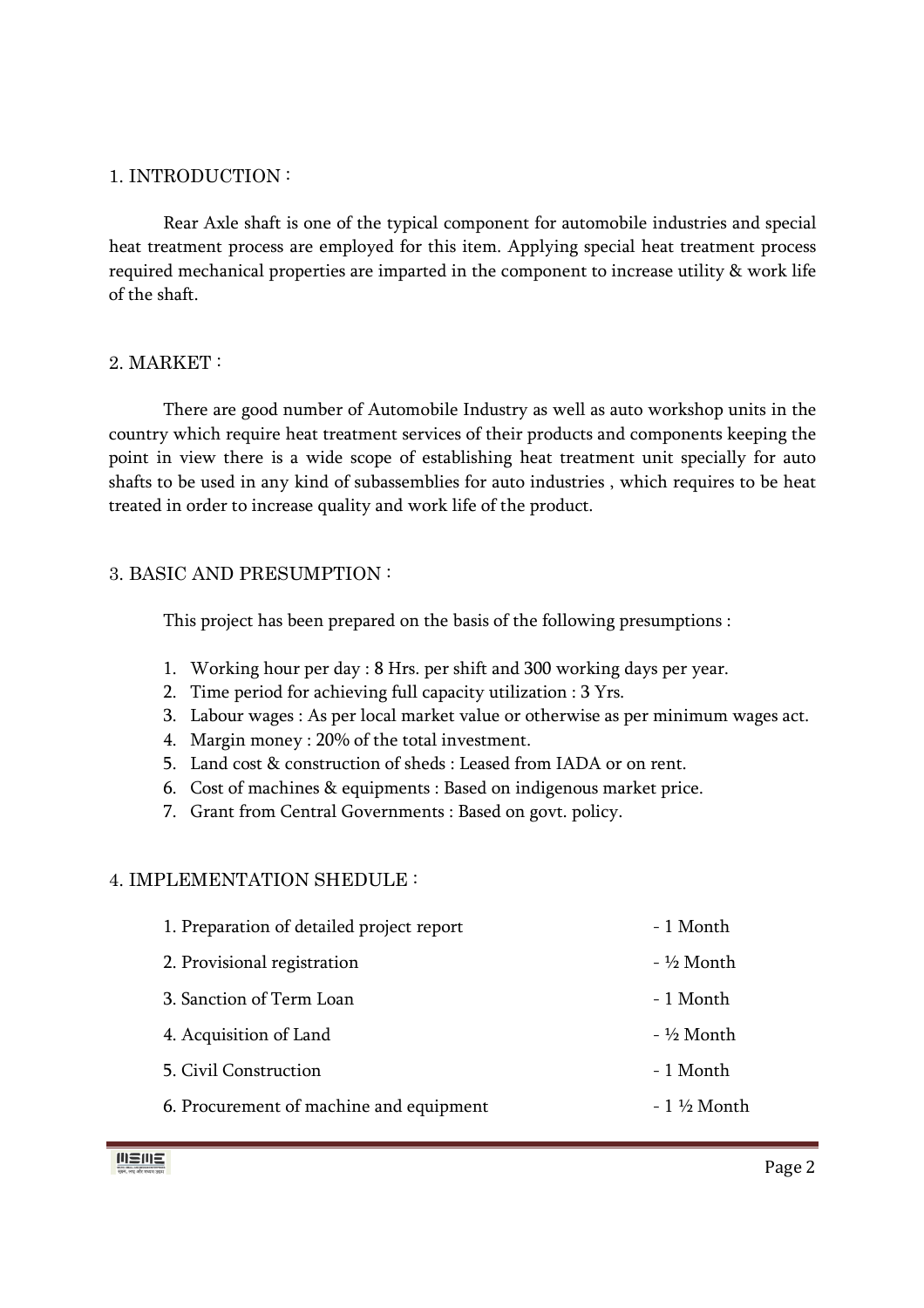| 7. Arrangement of utilizes                   | $-$ 1/2 Month |
|----------------------------------------------|---------------|
| 8. Procurement of raw materials              | - ½ Month     |
| 9. Erection, installment and electrification | - 1.5 Month   |
| 10. Recruitment of staff                     | $-$ ¼ Month   |
| 11. Commission of train run                  | - ¼ Month     |
| 12. Commercial production                    | $-$ 1/4 Month |

### 5. TECHNICAL ASPECTS :

 Heat treatment process involve a series of operation such as Normalizing Annealing, Hardening, Tempering, Case-hardening etc. depending upon metal composition and requirement of mechanical properties to be imparted in the component. The jobs are tested before heat treatment processes in order to select right heat treatment cycle. At the same time it is tested after heat treatment operations in order to control mechanical properties of the components required to impart in it.

 In case of rear axle shaft the forging blanks are taken in normalized form the normalized blanks are machined with closed grinding tolerances. The machined shafts are then taken for heat treatment. The shaft is primarily case hardened and then oil quenched in quenching tank from Ac3 Temperature. Quenched shafts are tempered, washed, straightened and finally grinded for final uses.

#### 6. QUALITY SPECIFICATIONS :

 Heat treatment servicing units normally undertake jobbing work. As per the requirement of the customer and standard provided by the customer, a heat treatment cycles processing charts i.e. prepared, jobs are allowed to go through the process After completion of the process final inspection as per the standard given are made. Necessary rectification in cycle is made if required in order to maintain the standard.

 So far as heat treatment tastings are concerned in case of shafts; case depth, hardness tensile strength, toughness & straightness are main points to consider.

### 7. PRODUCTION CAPACITY :

 Heat treatment of Auto Shaft : 300 MT per annum at 100 % capacity utilization & : 180 MT per annum at 60 % capacity utilization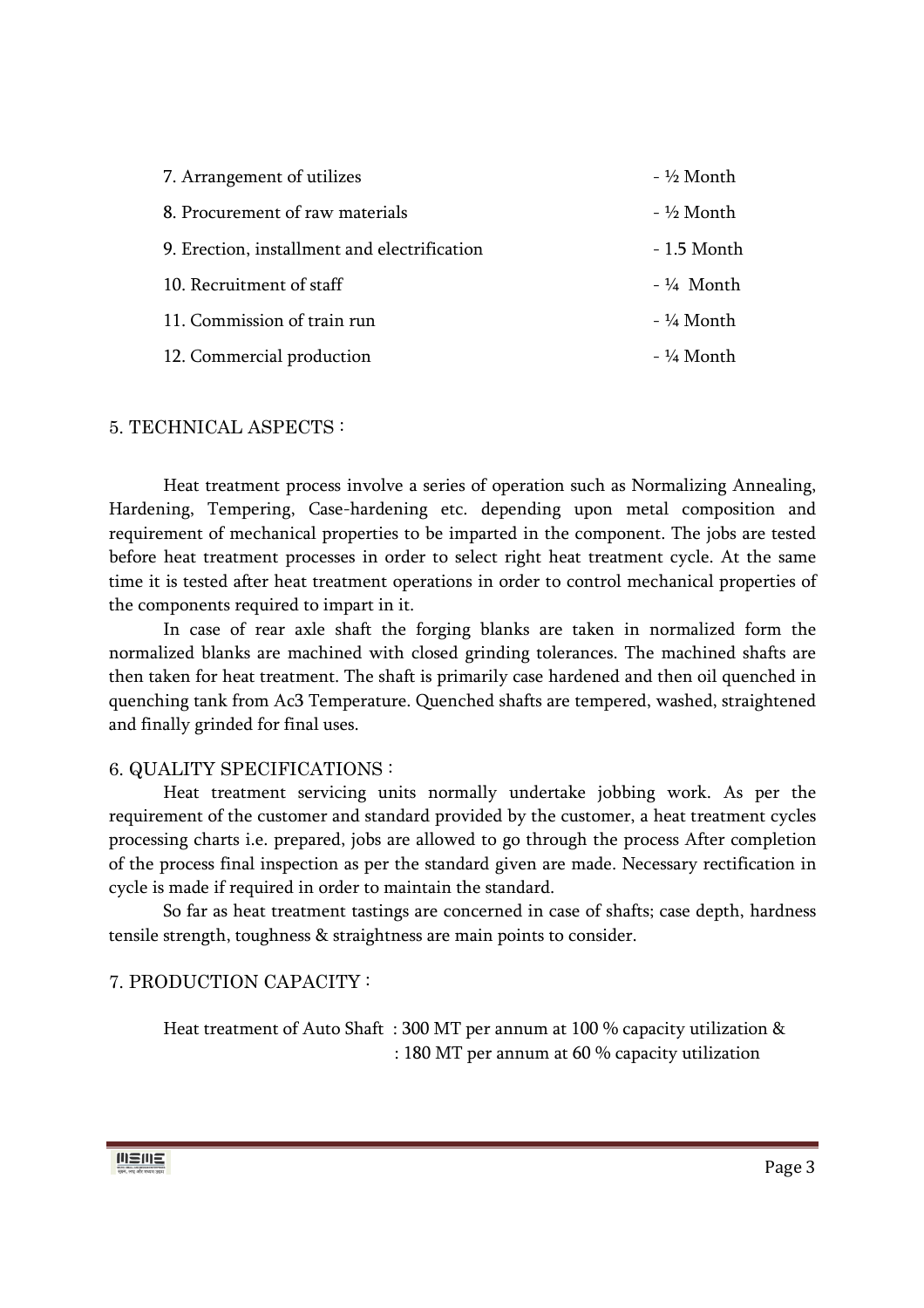### 8. POLLUTION CONTROL :

 Heat treatment industry has a share in the present environmental degradation. So it requires NOC from Pollution Control Board of the State. Heat treatment Industry depending on the character of the production is a great source of heat, toxic gases, dust and noise. It also produces a large quantity of wastes such as irreclaimable ashes and scales. These all elements have individual contributory affect on the environmental degradation and causes unhealthy and unsafe conditions within the unit or surroundings. The important consideration to prevent pollution is the right choice of appropriate technologies to be adopted and correct installation of instruments and machinery.

There are mainly two methods for control of pollution in a small Industrial units :

1. By Exploiting Metrological and Topographical Conditions :

 For small unit, the exploitation of natural draughts and climate conditions are best cheapest methods for dispersion of chimney emissions. Use of equipment like gas scrubbers, ventilation fans, washers etc require considerable capital investment and also in value running expenses.

2. By using various equipments for cleaning and dispersion of heat treatment emissions :

 Use of high stack chimney and operating the unit at a time of favorable natural draught through chimney, helps to successfully disperse the dust and gases emitted from the unit at zero or negligible cost. Proper treatment and handling of the raw material also reduces the emission contents, particularly dust. Use of simple measures like removal of dust from the furnace charge, use of oil of proper strength with appropriate air blast will also help to a great extent.

### 10. ENERGY CONSERVATION :

 It has become essential these days that the energy conservation efforts are needed to be strengthened substantially. The energy audit is an integral part of an energy conservation project and is the key to a systematic approach for decision. Various factors which affect fuel economy in industrial furnaces may be stated as :

- 1. Complete combustion with minimum excess air;
- 2. Proper heat distribution;
- 3. Operating at the desired temperature;
- 4. Reducing heat losses from openings,
- 5. Minimizing wall losses;
- 6. Waste heat recovery from flue gases;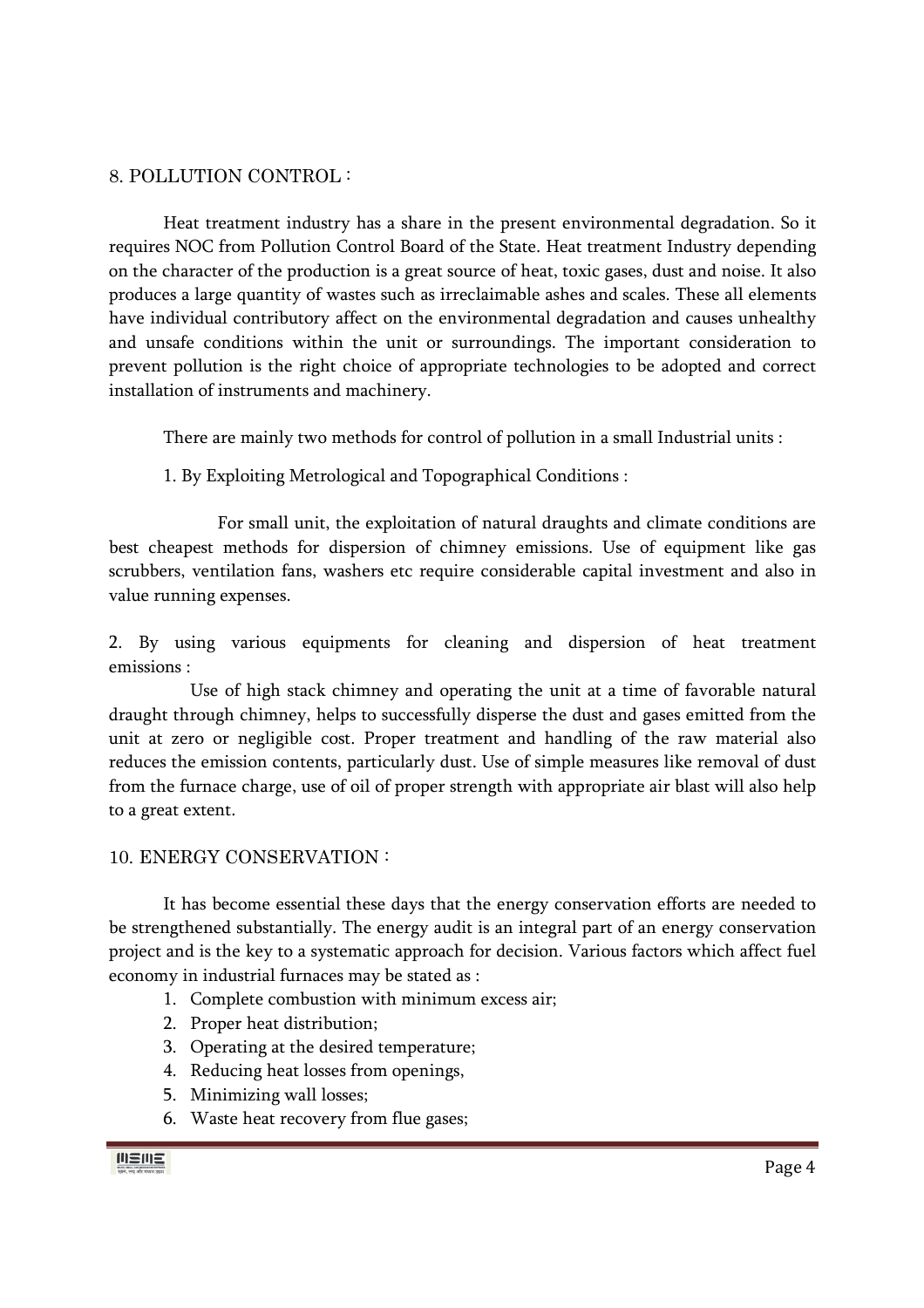The principles of good combustion for the proper selection and maintenance of fuel oil burner is very important and it has the main role. So, standard and good quality burner should be used for better conservation of oil fuel.

10. FINANCIAL ASPECTS : (RA Shaft)

- 1. Fixed Capital :
- i) Land and building :

 Total Covered area : 500 sqm. Rent Rs. 15000 p.m. Build up area : 375 sqm.

| ii) Machinery & Equipments (Indigenous) : |  |  |  |
|-------------------------------------------|--|--|--|
|                                           |  |  |  |

| Sl.            | Description                                                   | No.            | rate   | Amount(Rs.) |
|----------------|---------------------------------------------------------------|----------------|--------|-------------|
| No.            |                                                               |                |        |             |
| $\mathbf{1}$   | Pit type furnace-electrically heated (60-KW) size -           | $\overline{2}$ | 190000 | 380000      |
|                | 24" dia. & 60" depth                                          |                |        |             |
| $\overline{2}$ | Quenching tank with water cooling system;<br>Size: 3'x3.5'x6' | $\mathbf{1}$   | 135000 | 135000      |
| 3              | Tempering F/s pit type, electrically heated (18-              | $\overline{2}$ | 145000 | 290000      |
|                | KW) size 24" dia. & 60" depth working                         |                |        |             |
|                | temperature – $250^{\circ}$ to $450^{\circ}$                  |                |        |             |
| $\overline{4}$ | Step down transformer ;440w                                   | $\mathbf{1}$   | 275000 | 275000      |
| 5              | Over head crane; one ton cap.                                 | $\mathbf{1}$   | 285000 | 285000      |
| 6              | Weighing balance, platform type capacity 200 KG               | $\mathbf{1}$   | 10000  | 10000       |
| 7              | Rockwell hardness tester                                      | $\mathbf{1}$   | 85000  | 85000       |
| 8              | Double ended pedestal grinder with 2 HP motor                 | $\mathbf{1}$   | 35000  | 35000       |
| 9              | charging carrier etc.                                         | $\overline{4}$ | 15000  | 60000       |
| 9              | Fire fighting equipments                                      | $\mathbf{1}$   | 7500   | 7500        |
| 10.            | Hand tools & material handling equipments                     | LS             | 25000  | 25000       |
|                |                                                               |                |        |             |
|                | Total:                                                        |                |        | 1587500     |
|                | Electrification & Installation charges $@$ 10% of the         |                |        | 158750      |
|                | machinery & equipment                                         |                |        |             |
|                | Furniture & office equipment                                  |                | --     | 115000      |
|                | Total:                                                        |                |        | 1861250     |
|                | Pre operative expenses                                        |                | --     | 75000       |
|                | Total:<br>$\mathbf{L}$<br>$\mathbf{1}$<br>D.                  |                | --     | 3797500     |

1. Personnel :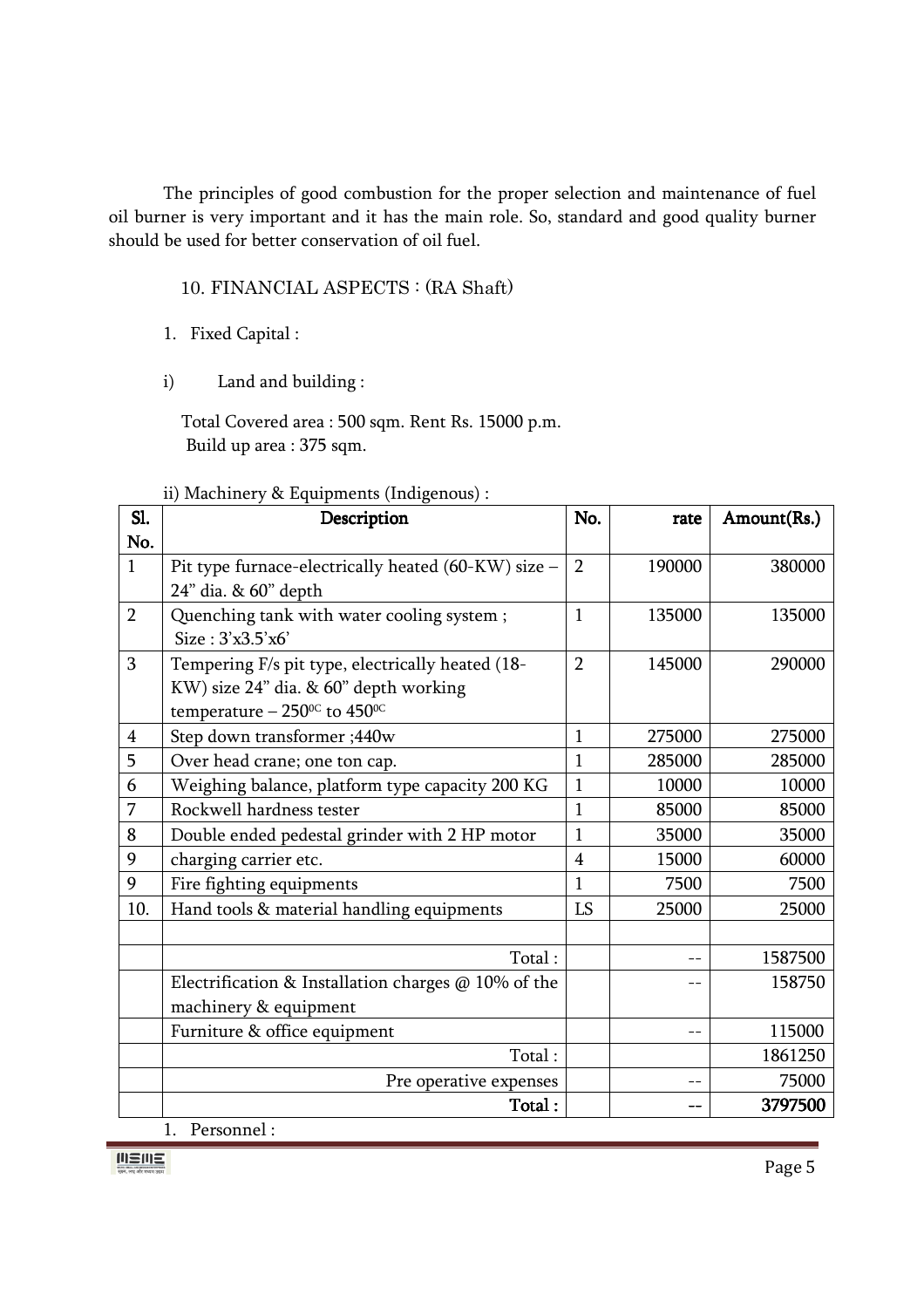| Sl.No. | Designation            | No.            | Salary (pm) | Total (Rs.) |
|--------|------------------------|----------------|-------------|-------------|
|        | Supervisor/Engineer    |                | 14500       | 14500       |
| Ιi     | Skilled workers        |                | 12500       | 12500       |
| Iii    | Semi-Skilled Workers   |                | 10500       | 10500       |
| Iv     | Maintenance worker     |                | 11500       | 11500       |
| V      | Store-keeper-cum-clerk | 1              | 11000       | 11000       |
| Vi     | Watchman-peon          | $\overline{2}$ | 5000        | 10000       |
|        |                        |                | Total:      | 70000       |
|        | Staff welfare@ 15%     |                |             | 3300        |
|        |                        |                | Total:      | 73300       |

# 2. Raw Material (Per Month) :

| Sl. | Particulars                             | Qty.     | Rate              | Value |
|-----|-----------------------------------------|----------|-------------------|-------|
| No. |                                         |          |                   |       |
|     | Consumption of quenching oil   100 Ltr. |          | Rs. 55/- per ltr. | 5500  |
|     | Carburizing fluid                       | $200$ Kg | Rs. 35/- per kg   | 7000  |
|     |                                         |          | Total:            | 12500 |

# 3. Utilities (Per month) :

| Electrical power 100 KWH x250 Hrs.@ 6/- per KWH | 30000 |
|-------------------------------------------------|-------|
| Water                                           |       |
| Total:                                          | 31500 |

# 4. Other Contingent expenses (Per Month) :

|    | Rent                   | ٠         | 15000 |
|----|------------------------|-----------|-------|
| 2. | Postage & Stationary   |           | 1500  |
| 3  | Consumable             | ٠<br>٠    | 1000  |
| 4  | Repair & maintenance   |           | 3500  |
| 5. | Transport & Conveyance | ٠         | 2500  |
| 6  | Unforeseen expenses    | ٠         | 4500  |
|    | Total (Rs.)            | $\bullet$ | 28000 |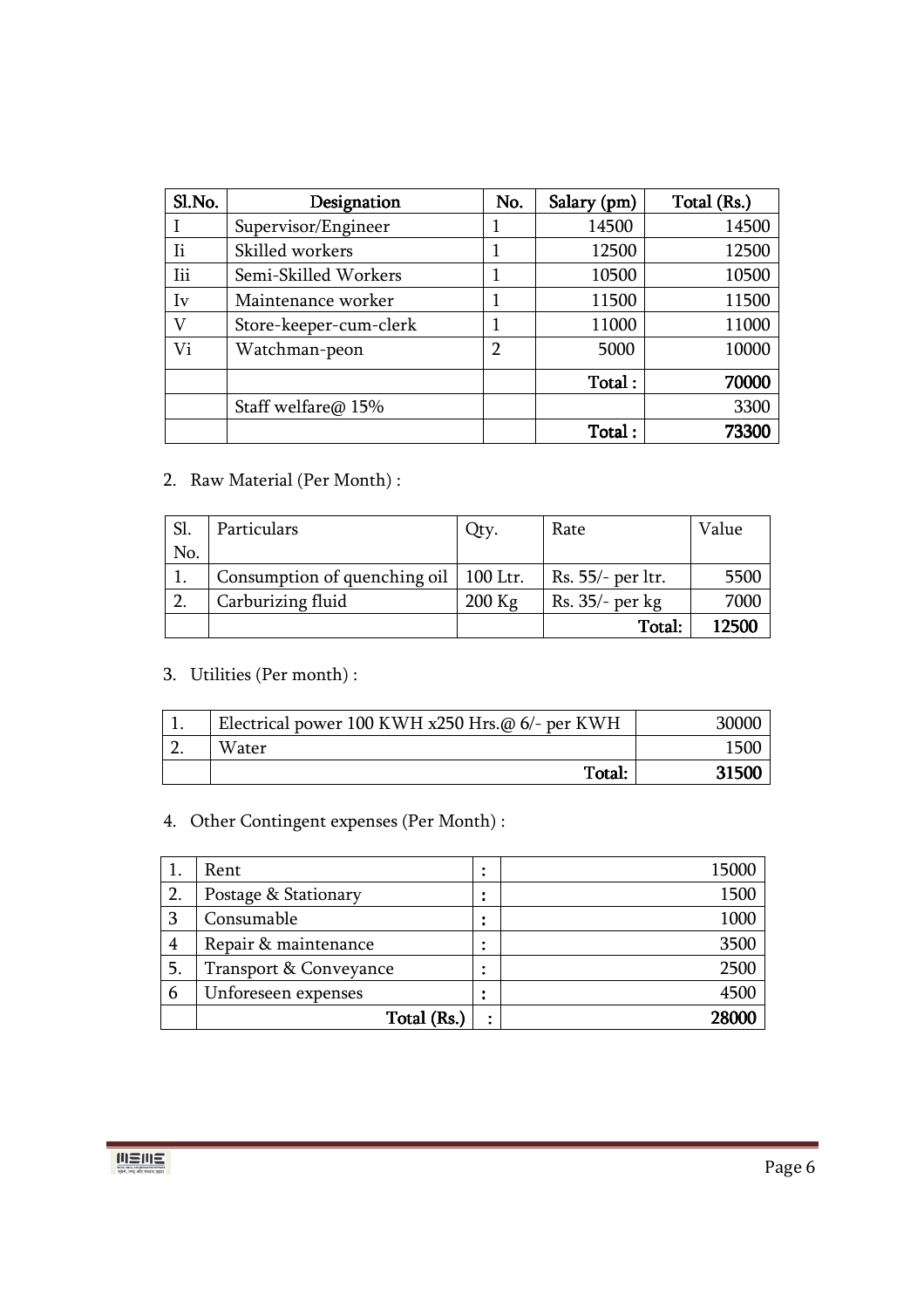5. Working Capital (Per Month) :

|   | Raw Material                           | ٠ | 12500  |
|---|----------------------------------------|---|--------|
|   | Personnel                              | ٠ | 73300  |
| 3 | <b>Utilities</b>                       | ٠ | 31500  |
|   | Other contingent exp.                  | ٠ | 28000  |
|   | Total (Rs.)                            |   | 145300 |
|   | Total Working Capital for three months |   | 435900 |
|   | $=145300 \text{ X } 3$                 |   |        |

### COST OF PROJECT :

|               | Fixed capital   | 3797500 |
|---------------|-----------------|---------|
| n<br><u>.</u> | Working capital | 435900  |
|               | Total (Rs.):    | 4233400 |

### 11. MACHINERY UTILIZATION :

 The scheme, on the basis of 60% efficiency on single shift, is considering 25 working days in a month. This project is based on operations like material heating to its carburizing temperature, soaking at quenching temperature, tempering & inspection etc. The break-evenpoint has come to 40% which will be achieved on giving care at different operational stage and full capacity utilization is needed for full achievement. The payback period of the project has been calculated on the basis of five years.

### 12. FINANCIAL ANALYSIS :

1. Cost of Production (per year)

| 1. | Recurring cost $(145300 \times 12)$                | 1743600 |
|----|----------------------------------------------------|---------|
| 2. | Depreciation on f/cs (20% x 805000)                | 161000  |
| 3. | Depreciation on charge carrier/transformers (15% x | 50250   |
|    | $335000$ )=                                        |         |
| 4. | Depreciation on other M/cs (10% x 721250)          | 72125   |
| 5. | Interest on investment $\omega$ Rs.14% x 4233400 = | 592676  |
|    | Total:                                             | 2619651 |
|    | or say                                             | 2619650 |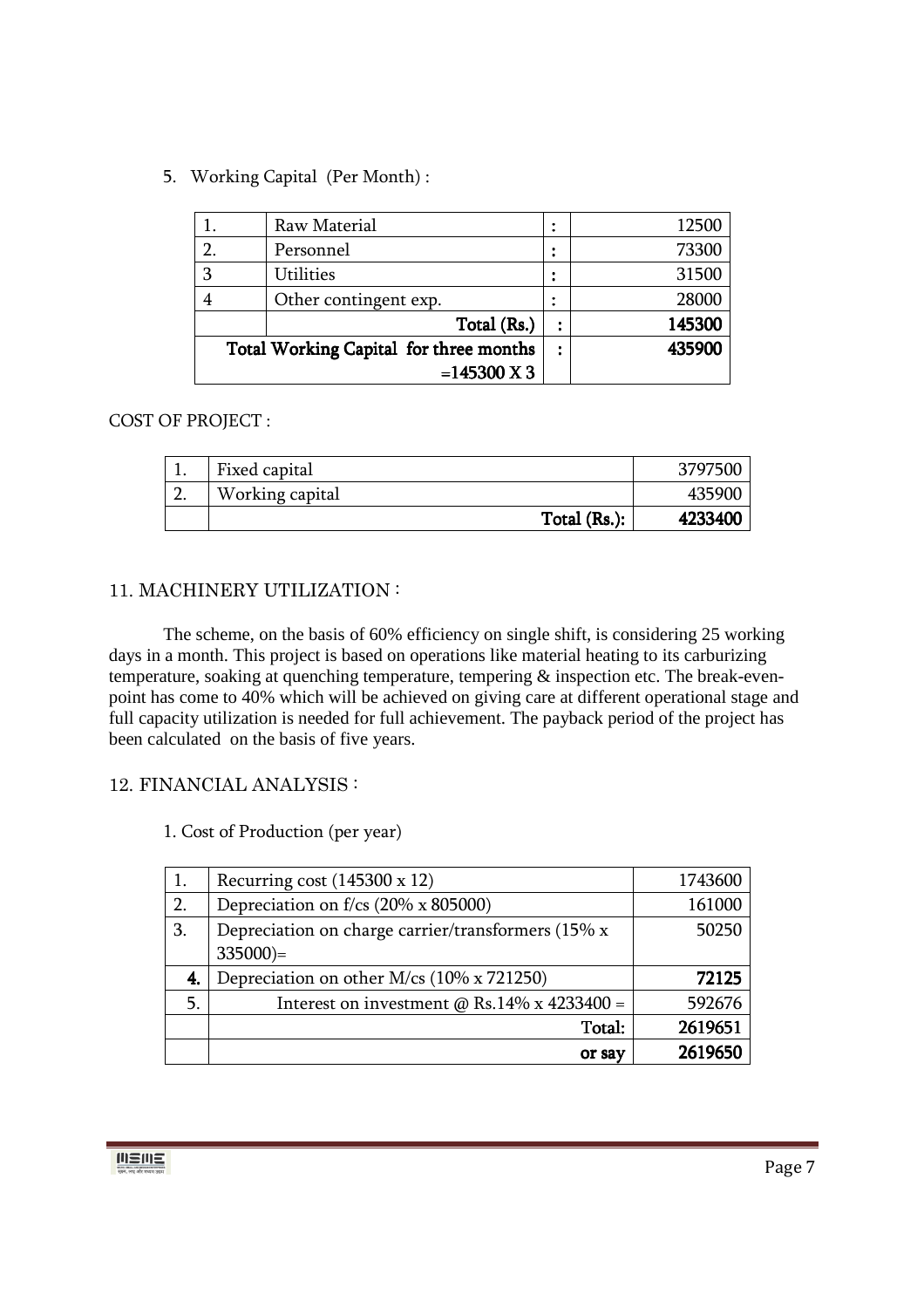2. Turn Over per year (based on 60% capacity utilization)

| Carbonizing Hardening & Tempering @ 25000 per MT | 4500000 |
|--------------------------------------------------|---------|
| x 180 MT                                         |         |
| Total:                                           | 4500000 |

### 3. Profit (per year) :

Or Annual Sales – Cost of Production = profit  $= 4500000 - 2619651 = 1880349$ 

### 4. Net Profit (per year):

Net Profit x 100 / Total Sale  $= 1880349 \times 100 / 4500000 = 41\%$ 

5. Rate of Return :

Net Profit x 100 / Total Investment  $= 1880349 \times 100 / 4233400 = 44\%$ 

6. Break Even Point :

Fixed Cost :

|    | or say                                               | 1251700 |
|----|------------------------------------------------------|---------|
|    | Total:                                               | 1251691 |
| 4. | Interest on total capital investment @ 14% x 4233400 | 592676  |
| 3. | Depreciation furnace, Dies & Tools                   | 283375  |
| 2. | 40% utilities & other expenses                       | 23800   |
|    | 40% of salary & wages                                | 351840  |

BEP :

Fixed Cost x 100 / Fixed Cost + Profit

 $= 1251700 \times 100 / 1251700 + 1880349 = 40 %$